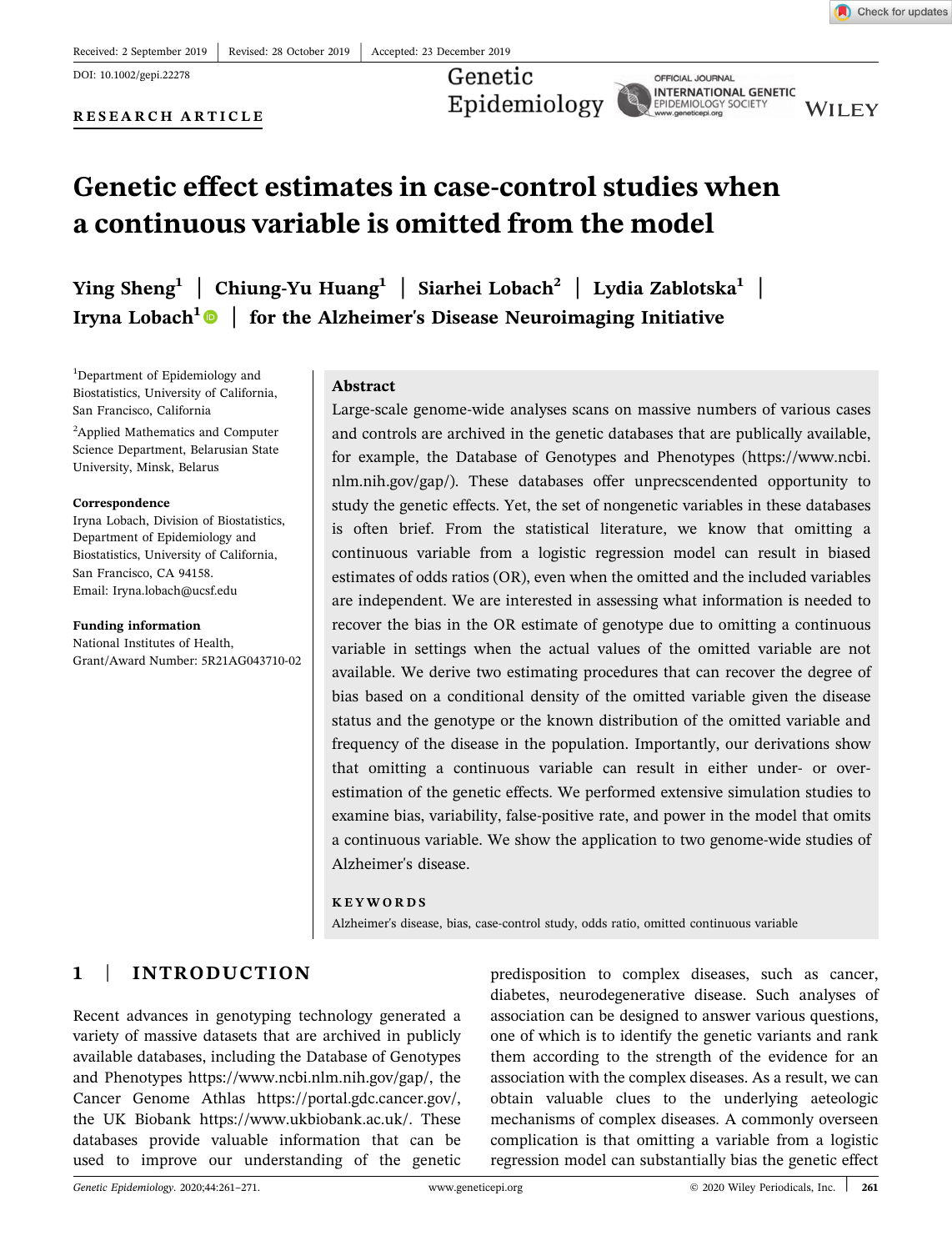estimates. We are interested in identifying conditions needed to recover bias in settings when the actual values of the omitted variable are not available to the researcher.

As discussed by many authors, including Gail, Wieand, and Piantadosi (1984), Neuhaus and Jewell (1996), Hauck, Neuhaus, Kalbfleisch, and Anderson (1991), Zeger, Liang, and Albert (1988), omitting variables associated with the disease can bias the odds ratio (OR) estimates. This is because the OR estimates reflect both the effect size and variability that is not explained by the model. Gail et al. (1984), Neuhaus and Jewell (1996), Zeger et al (1988) showed how the magnitude of bias in the estimate is a function of the true OR of the omitted variable in various settings. The correct adjusted OR estimate of the omitted variable, however, is rarely available because such an estimate would be based on a model that includes both the genetic and nongenetic variables. Hence we are interested in exploring what information available in the literature can recover bias in the estimates. We are also interested in assessing what information is needed to determine the directionality of the bias.

The setting considered in this paper is unique because we deal with three types of misspecifications at the same time. First, the data are collected using a retrospective design where the cases and controls are sampled independently from their respective populations, while the data are analyzed in a prospective logistic regression model. As shown in the seminal work by Prentice and Pyke (2011), we know that this aspect of misspecification does not result in based OR estimates because the OR can be estimated consistently from the retrospective likelihood‐based methods. Secondly, the model is misspecified because a variable is omitted from the model. The second misspecification leads to the third, that is if the true model is logistic, the model that omits a variable might not be logistic.

The setting considered here is also unique in that the estimated effect size of a genetic variant is usually small to moderate, ranging between −log(1.5) and  $log(1.5)$  (Park et al., 2012). A few exceptions, however, have been reported in the literature. For example, in the context of Alzheimer's disease, the ApoE genotype is estimated to have an OR of 3.1 for heterozygous ε4 genotype and 34.3 for homozygous ε4 genotype (Kukull et al., 1979).

Our paper is organized as follows. We first perform a series of simulation studies to assess the bias due to omitting a variable empirically. The simulations are described in the Assessment of the Bias Due to Omitting a Variable (Section 2.1). Next, in Section 2.2 we derive the relationships between parameters of the reduced model

where the variable is omitted and the parameters in the full model where the variable is included. We further conduct simulation studies described in Section 2.3 to assess how various pieces of information can contribute to the recovery of the bias. We show the application to the studies of Alzheimer's disease. And we conclude the paper by a brief discussion.

## 2 | MATERIALS AND METHODS

# 2.1 | Assessment of the bias due to omitting a variable

We first perform a series of simulation studies to assess potential bias, variance, mean squared error (MSE), false discovery rate (FDR), and power reduction when omitting an important continuous variable, that is the variable associated with the disease status. We simulate the omitted variable O and the genotype G to be independent in the population.

# 2.1.1 | Setting 1

We first examine models with one genetic variant. We simulate the genetic variant from Bernoulli(0.1) and an omitted variable O from Normal  $(0, \sigma^2)$ . We set  $\sigma = 1, 2$ and next simulate the disease status according to the full disease risk model

$$
logit{p rB}(D = d | G, O) = \beta_0 + \beta_G \times G + \beta_0 \times O, (1)
$$

where we let  $\beta_0 = -1, -5; \beta_G = \log(1), \log(1.5), \log(2), \log$ (2.5),  $log(3)$ ,  $log(5)$ ,  $log(8)$  and  $\beta_0 = log(1)$ ,  $log(1.5)$ ,  $log(2)$ , log(3), log(5), log(8), across various settings.

We generate 5,000 samples of 3,000/10,000 cases and 3,000/10,000 controls using a retrospective/case‐control design.

We next estimate the parameters based on the reduced (and hence misspecified) logistic regression model

$$
\log \text{it}\{pr_{\Gamma}(D = d \mid G)\} = \gamma_0 + \gamma_G \times G. \tag{2}
$$

Shown in Table S1 are disease prevalence rate in the population, the difference  $(\hat{\gamma}_G - \beta_G)$  that we define to be bias, variance, MSE, and FDR when  $\beta_G = 0$ .

The estimates in this setting are nearly unbiased with FDR being close to its nominal level. Shown in Table 1 is the setting when  $\beta_G = \log(1.5)$ . Here biases become more pronounced, leading to a reduced power for detecting an effect. For example, when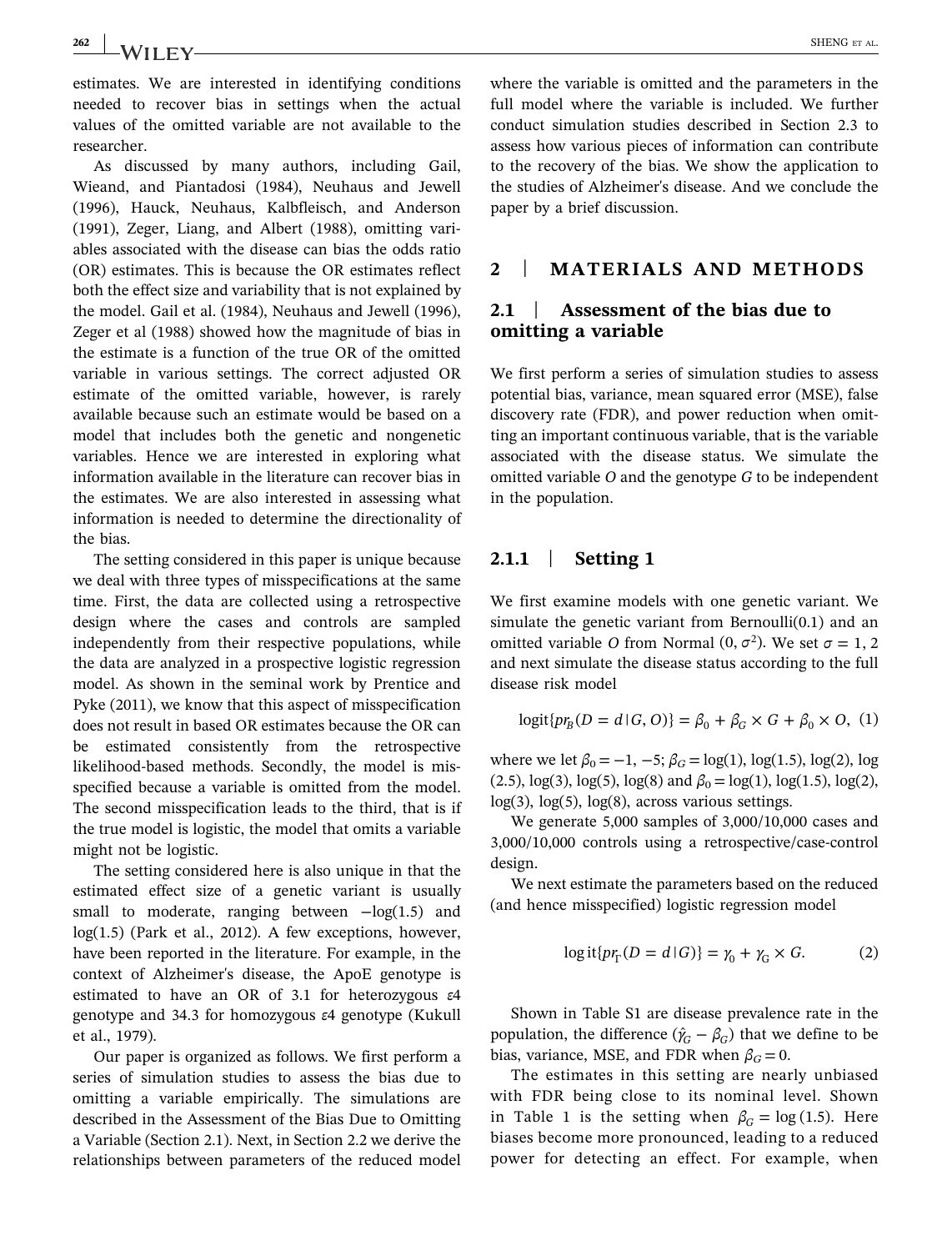**TABLE 1** Bias ( $\hat{\gamma}_G - \beta_G$ ), variance and mean square error (MSE) of genetic effect estimates obtain using reduced model (2) when the data are simulated using full model (1)

| <b>TABLE 2</b> Bias $(\hat{\gamma}_C - \beta_G)$ , variance and mean square error (MSE) |  |
|-----------------------------------------------------------------------------------------|--|
| of genetic effect estimates obtain using reduced model (2) when the                     |  |
| $data$ are simulated using full model $(1)$                                             |  |

| $(\beta_0, \sigma)$ | $pr_B(D=1)$                    | <b>Bias</b> | Variance | MSE   | Power        |
|---------------------|--------------------------------|-------------|----------|-------|--------------|
| $\beta_O = \log(1)$ |                                |             |          |       |              |
| $(-1,1)$            | 0.28                           | 0.008       | 0.007    | 0.007 | 1            |
| $(-1,2)$            | 0.28                           | 0.008       | 0.007    | 0.007 | 1            |
| $(-5,1)$            | 0.007                          | $-0.03$     | 0.005    | 0.006 | 1            |
| $(-5,2)$            | 0.007                          | $-0.03$     | 0.005    | 0.006 | 1            |
|                     | $\beta_O = \log(1.5) = 0.4055$ |             |          |       |              |
| $(-1,1)$            | 0.28                           | $-0.009$    | 0.007    | 0.007 | $\mathbf{1}$ |
| $(-1,2)$            | 0.30                           | $-0.05$     | 0.007    | 0.01  | $\mathbf{1}$ |
| $(-5,1)$            | 0.008                          | $-0.01$     | 0.006    | 0.006 | 1            |
| $(-5,2)$            | 0.01                           | $-0.03$     | 0.006    | 0.006 | 1            |
|                     | $\beta_O = \log(2) = 0.6931$   |             |          |       |              |
| $(-1,1)$            | 0.30                           | $-0.03$     | 0.008    | 0.009 | 0.99         |
| $(-1,2)$            | 0.33                           | $-0.10$     | 0.007    | 0.02  | 0.95         |
| $(-5,1)$            | 0.02                           | $-0.03$     | 0.006    | 0.007 | 1            |
| $(-5,2)$            | 0.03                           | $-0.03$     | 0.006    | 0.007 | 1            |
|                     | $\beta_O = \log(2.5) = 0.9163$ |             |          |       |              |
| $(-1,1)$            | 0.31                           | $-0.06$     | 0.007    | 0.01  | 0.98         |
| $(-1,2)$            | 0.35                           | $-0.15$     | 0.008    | 0.03  | 0.86         |
| $(-5,1)$            | 0.01                           | $-0.02$     | 0.006    | 0.006 | 1            |
| $(-5,2)$            | 0.03                           | $-0.06$     | 0.006    | 0.01  | 0.99         |
|                     | $\beta_O = \log(3) = 1.0986$   |             |          |       |              |
| $(-1,1)$            | 0.32                           | $-0.07$     | 0.007    | 0.01  | 0.98         |
| $(-1,2)$            | 0.37                           | $-0.18$     | 0.007    | 0.04  | 0.76         |
| $(-5,1)$            | 0.01                           | $-0.01$     | 0.006    | 0.006 | 1            |
| $(-5,2)$            | 0.04                           | $-0.11$     | 0.006    | 0.02  | 0.96         |
|                     | $\beta_O = \log(5) = 1.6094$   |             |          |       |              |
| $(-1,1)$            | 0.34                           | $-0.13$     | 0.007    | 0.02  | 0.92         |
| $(-1,2)$            | 0.40                           | $-0.23$     | 0.007    | 0.06  | 0.54         |
| $(-5,1)$            | 0.02                           | $-0.04$     | 0.006    | 0.007 | $\mathbf{1}$ |
| $(-5,2)$            | 0.09                           | $-0.19$     | 0.007    | 0.04  | 0.73         |
|                     | $\beta_O = \log(8) = 2.0794$   |             |          |       |              |
| $(-1,1)$            | 0.36                           | $-0.17$     | 0.007    | 0.03  | 0.80         |
| $(-1,2)$            | 0.42                           | $-0.27$     | 0.007    | 0.08  | 0.37         |
| $(-5,1)$            | 0.04                           | $-0.10$     | 0.007    | 0.02  | 0.97         |
| $(-5,2)$            | 0.14                           | $-0.25$     | 0.007    | 0.07  | 0.48         |
|                     |                                |             |          |       |              |

Note: Shown is also probability of the disease in the population, that is  $pr_B$  $(D=1)$ , and false discovery rate (FDR). The genotype is simulated to be Bernoulli(0.1), the omitted variable is simulated from Normal(0,  $\sigma^2$ ). We simulated the disease status from model (1) with parameters  $\beta_0 = -1, -5;$  $\beta_G = \log(1.5), \ \beta_0 = \log(1), \log(1.5), \log(2), \log(2.5), \log(3), \log(5),$ log (8). The results are based on 5,000 datasets of 3,000 cases and 3,000 controls.

 $\beta_0 = \log(3) = 1.0986$ ,  $\beta_0 = -1$ ,  $\sigma = 2$ , the difference  $(\hat{\gamma}_G - \beta_G)$  is 0.18, while the power to detect the genetic effect is 0.76. The frequency of the disease in the population is 0.37. Shown in Table 2 and Table S2 are

| $(\beta_0, \sigma)$ | $pr_B(D=1)$                          | <b>Bias</b> | Variance | <b>RMSE</b> | Power        |  |  |  |
|---------------------|--------------------------------------|-------------|----------|-------------|--------------|--|--|--|
|                     | $\beta_{\rm O} = \log(1) = 0$        |             |          |             |              |  |  |  |
| $(-1,1)$            | 0.32                                 | $-0.008$    | 0.01     | 0.01        | $\mathbf{1}$ |  |  |  |
| $(-1,2)$            | 0.32                                 | $-0.008$    | 0.01     | 0.01        | $\mathbf{1}$ |  |  |  |
| $(-5,1)$            | 0.01                                 | $-0.004$    | 0.005    | 0.005       | 1            |  |  |  |
| $(-5,2)$            | 0.01                                 | $-0.004$    | 0.005    | 0.005       | 1            |  |  |  |
|                     | $\beta_{\rm O} = \log(1.5) = 0.4055$ |             |          |             |              |  |  |  |
| $(-1,1)$            | 0.32                                 | $-0.07$     | 0.01     | 0.02        | $\mathbf{1}$ |  |  |  |
| $(-1,2)$            | 0.34                                 | $-0.25$     | 0.01     | 0.07        | $\mathbf{1}$ |  |  |  |
| $(-5,1)$            | 0.01                                 | $-0.02$     | 0.005    | 0.005       | 1            |  |  |  |
| $(-5,2)$            | 0.02                                 | $-0.06$     | 0.005    | 0.009       | $\mathbf{1}$ |  |  |  |
|                     | $\beta_{\Omega} = \log(2) = 0.6931$  |             |          |             |              |  |  |  |
| $(-1,1)$            | 0.33                                 | $-0.20$     | 0.01     | 0.05        | 1            |  |  |  |
| $(-1,2)$            | 0.36                                 | $-0.53$     | 0.001    | 0.29        | 1            |  |  |  |
| $(-5,1)$            | 0.01                                 | $-0.05$     | 0.005    | 0.007       | $\mathbf{1}$ |  |  |  |
| $(-5,2)$            | 0.02                                 | $-0.23$     | 0.005    | 0.06        | 1            |  |  |  |
|                     | $\beta_{\rm O} = \log(2.5) = 0.9163$ |             |          |             |              |  |  |  |
| $(-1,1)$            | 0.34                                 | $-0.31$     | 0.01     | 0.10        | 1            |  |  |  |
| $(-1,2)$            | 0.38                                 | $-0.74$     | 0.009    | 0.56        | $\mathbf{1}$ |  |  |  |
| $(-5,1)$            | 0.016                                | $-0.07$     | 0.005    | 0.01        | $\mathbf{1}$ |  |  |  |
| $(-5,2)$            | 0.04                                 | $-0.45$     | 0.005    | 0.21        | $\mathbf{1}$ |  |  |  |
|                     | $\beta_{\rm O} = \log(3) = 1.0986$   |             |          |             |              |  |  |  |
| $(-1,1)$            | 0.35                                 | $-0.40$     | 0.01     | 0.17        | $\mathbf{1}$ |  |  |  |
| $(-1,2)$            | 0.39                                 | $-0.87$     | 0.01     | 0.77        | 1            |  |  |  |
| $(-5,1)$            | 0.019                                | $-0.12$     | 0.005    | 0.02        | $\mathbf{1}$ |  |  |  |
| $(-5,2)$            | 0.05                                 | $-0.64$     | 0.006    | 0.41        | $\mathbf{1}$ |  |  |  |
|                     | $\beta_{\rm O} = \log(5) = 1.6094$   |             |          |             |              |  |  |  |
| $(-1,1)$            | 0.37                                 | $-0.64$     | 0.009    | 0.42        | $\mathbf{1}$ |  |  |  |
| $(-1,2)$            | 0.41                                 | $-1.17$     | 0.008    | 1.37        | 1            |  |  |  |
| $(-5,1)$            | 0.03                                 | $-0.34$     | 0.005    | 0.12        | 1            |  |  |  |
| $(-5,2)$            | 0.10                                 | $-1.04$     | 0.006    | 1.09        | $\mathbf{1}$ |  |  |  |
|                     | $\beta_{\rm O} = \log(8) = 2.0794$   |             |          |             |              |  |  |  |
| $(-1,1)$            | 0.39                                 | $-0.83$     | 0.009    | 0.70        | 1            |  |  |  |
| $(-1,2)$            | 0.43                                 | $-1.34$     | 0.008    | 1.81        | 1            |  |  |  |
| $(-5,1)$            | 0.05                                 | $-0.59$     | 0.006    | 0.34        | 1            |  |  |  |
| $(-5,2)$            | 0.15                                 | $-1.28$     | 0.006    | 1.63        | $\mathbf{1}$ |  |  |  |

Note: Shown is also probability of the disease in the population, that is  $pr_B$  $(D=1)$ , and false discovery rate (FDR). The genotype is simulated to be Bernoulli(0.1), the omitted variable is simulated from Normal(0,  $\sigma^2$ ). We simulated the disease status from model (1) with parameters  $\beta_0 = -1, -5;$  $\beta_G = \log(8), \beta_O = \log(1), \log(1.5), \log(2), \log(2.5), \log(3), \log(5), \log(8)$ . The results are based on 5,000 datasets of 3,000 cases and 3,000 controls.

the settings when  $\beta_G = \log(2)$ ,  $\log(2.5)$ ,  $\log(3)$ ,  $\log(5)$ , log(8). Biases increase with the coefficient  $\beta_G$ , however, because of its direction, the bias does not reduce power to detect the effect in this setting. As illustrated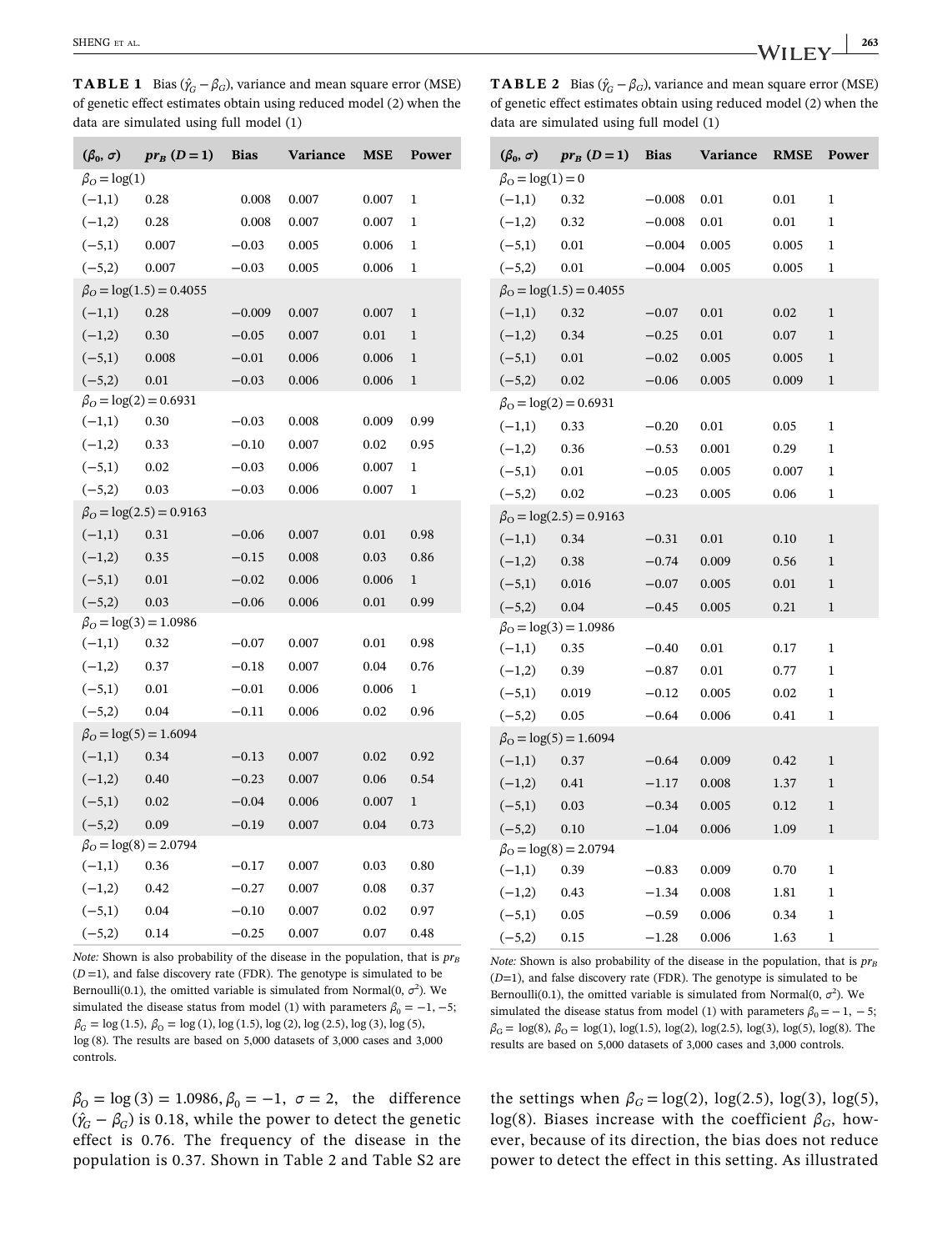in Table S3 the biases noted in samples with 3,000 cases and 3,000 controls persist in samples with 10,000 cases and 10,000 controls.

## 2.1.2 | Setting 2

We now examine a setting with many genetic variables and one omitted environmental variable. The goal of this simulation is to see if the relative order of the genetic variables is estimated correctly. We simulate  $G_1$  ...  $G_{M/2}$ from Bernoulli(0.1) and  $G_{M/2+1}$  ...  $G_M$  from Bernoulli (0.25), and *O* from Normal(0,  $\sigma^2$ ), where  $\sigma = 1, 2$ .

Moreover, we simulate the disease status according to the risk model:

$$
\log \text{it}\{pr_B(D = 1 \mid G, O)\} = \beta_0 + \beta_{G_1} \times G_1 + \dots + \beta_{G_M}
$$

$$
\times G_M + \beta_0 \times O,
$$

where we let  $\beta_0 = -1; -5; M = 10; \beta_G \sim \text{Normal}(\mu_G, \sigma_G^2)$ , with  $\mu_G = \log(1)$ ,  $\log(2)$ ,  $\log(3)$ ,  $\log(5)$ ,  $\log(8)$ ;  $\sigma_G^2 = \log(1.5)$  and  $\beta_O = \log(1)$ ,  $\log(1.5)$ ,  $\log(2)$ ,  $\log(2.5)$ ,  $log(3)$ ,  $log(5)$ ,  $log(8)$ . We next estimate the parameters based on the misspecified logistic regression model

$$
\log \mathrm{it} \{ pr_{\Gamma}(D = d \mid G) \} = \gamma_0 + \gamma_{G_1} \times G_1 + \dots + \gamma_{G_M} \times G_M.
$$

We would like to assess if the order of the genetic effect estimates is preserved. In many settings, it is more meaningful to estimate the relative order of the coefficients correctly, rather than the actual coefficients themselves. We define the order of the genetic effect by (a) absolute value of the coefficient; (b)  $p$ -value for the coefficient. The former is based just on the value of the coefficient estimate, while the latter is based on the *p*-value.

Shown in Table 3 and Table S4 are the results based on 5,000 samples of 3,000 cases and 3,000 controls. Shown in Table 3, the proportions of the genetic variants for which the ranks are preserved. As illustrated in Table S4, the proportions of the genetic variants for which the ranks are the same are very close to 1 when  $\beta_0$  is small.

In summary, we conclude that in the context of the genetic association studies the issue of bias due to omitting variables needs to receive more attention because it can be pronounced, in either direction and can distort false positive rate and power to detect an effect.

## 2.2 | Estimates of reduced versus full models

Suppose we obtained estimates of the genetic effects from a case‐control study that omits a variable, that is, the

TABLE 3 Proportions of genetic variants that received the same rank based on the full and reduced genetic models across all variants (ALL), top 10% and top 20%

|                     |                           | ORRanks based on |            |                   | <i>p</i> -values | Ranks based on |                   |
|---------------------|---------------------------|------------------|------------|-------------------|------------------|----------------|-------------------|
| $(\beta_0, \sigma)$ | $pr_B$<br>$(D=d)$         | <b>ALL</b>       | TOP<br>10% | <b>TOP</b><br>20% | <b>ALL</b>       | TOP<br>10%     | <b>TOP</b><br>20% |
| $\mu_G = \log(1)$   |                           |                  |            |                   |                  |                |                   |
| $(-1,1)$            | 0.33                      | 0.89             | 1          | 0.99              | 0.74             | 0.89           | 0.89              |
| $(-1,2)$            | 0.37                      | 0.77             | 0.98       | 0.93              | 0.58             | 0.81           | 0.75              |
| $(-5,1)$            | 0.01                      | 0.89             | 1          | 0.99              | 0.75             | 0.89           | 0.87              |
| $(-5,2)$            | 0.05                      | 0.79             | 0.98       | 0.95              | 0.57             | 0.69           | 0.71              |
|                     | $\mu_G = \log(2) = 0.693$ |                  |            |                   |                  |                |                   |
| $(-1,1)$            | 0.56                      | 0.84             | 0.87       | 0.9               | 0.85             | 0.74           | 0.79              |
| $(-1,2)$            | 0.55                      | 0.71             | 0.73       | 0.77              | 0.70             | 0.53           | 0.61              |
| $(-5,1)$            | 0.07                      | 0.86             | 0.87       | 0.90              | 0.86             | 0.75           | 0.80              |
| $(-5,2)$            | 0.12                      | 0.74             | 0.73       | 0.79              | 0.73             | 0.53           | 0.62              |
|                     | $\mu_G = \log(3) = 1.099$ |                  |            |                   |                  |                |                   |
| $(-1,1)$            | 0.66                      | 0.82             | 0.85       | 0.88              | 0.87             | 0.92           | 0.95              |
| $(-1,2)$            | 0.63                      | 0.70             | 0.73       | 0.77              | 0.76             | 0.74           | 0.83              |
| $(-5,1)$            | 0.13                      | 0.85             | 0.84       | 0.88              | 0.92             | 0.77           | 0.88              |
| $(-5,2)$            | 0.18                      | 0.73             | 0.73       | 0.77              | 0.80             | 0.62           | 0.79              |
|                     | $\mu_G = \log(5) = 1.609$ |                  |            |                   |                  |                |                   |
| $(-1,1)$            | 0.75                      | 0.81             | 0.83       | 0.87              | 0.84             | 0.91           | 0.81              |
| $(-1,2)$            | 0.71                      | 0.69             | 0.71       | 0.76              | 0.72             | 0.84           | 0.74              |
| $(-5,1)$            | 0.24                      | 0.84             | 0.86       | 0.89              | 0.91             | 0.94           | 0.96              |
| $(-5,2)$            | 0.28                      | 0.71             | 0.72       | 0.77              | 0.80             | 0.85           | 0.88              |
|                     | $\mu_G = \log(8) = 2.079$ |                  |            |                   |                  |                |                   |
| $(-1,1)$            | 0.79                      | 0.79             | 0.79       | 0.84              | 0.86             | 0.87           | 0.88              |
| $(-1,2)$            | 0.76                      | 0.67             | 0.66       | 0.72              | 0.74             | 0.78           | 0.68              |
| $(-5,1)$            | 0.35                      | 0.83             | 0.86       | 0.89              | 0.88             | 0.96           | 0.88              |
| $(-5,2)$            | 0.37                      | 0.71             | 0.71       | 0.77              | 0.77             | 0.89           | 0.77              |

Note: We simulated 5,000 datasets with 3,000 cases and 3,000 controls. We simulated 10 genetic variants from Bernoulli(0.1) and disease status from the full model with coefficients  $\beta_0 = \log(3)$  and  $\mu_G = \log(1)$ , log(2), log(3), log(5), log(8).

coefficients in the reduced model (2). The risk of the disease is, however, determined by both the genetic effects G and the omitted variable O, that is the full model (1). We note that

$$
\frac{pr(D = 1 | G, O)}{pr(D = 0 | G, O)} = \frac{f(O | G, D = 1) \times pr(D = 1 | G)}{f(O | G, D = 0) \times pr(D = 0 | G)}.
$$
 (3)

Hence

$$
\log \text{it} \{ pr_{\Gamma}(D = 1 \mid G = g) \} = \beta_0 + \beta_G \times G + \beta_0 \times O
$$
  
+ 
$$
\log \left\{ \frac{f(O \mid D = 0, G = g)}{f(O \mid D = 1, G = g)} \right\}.
$$
 (4)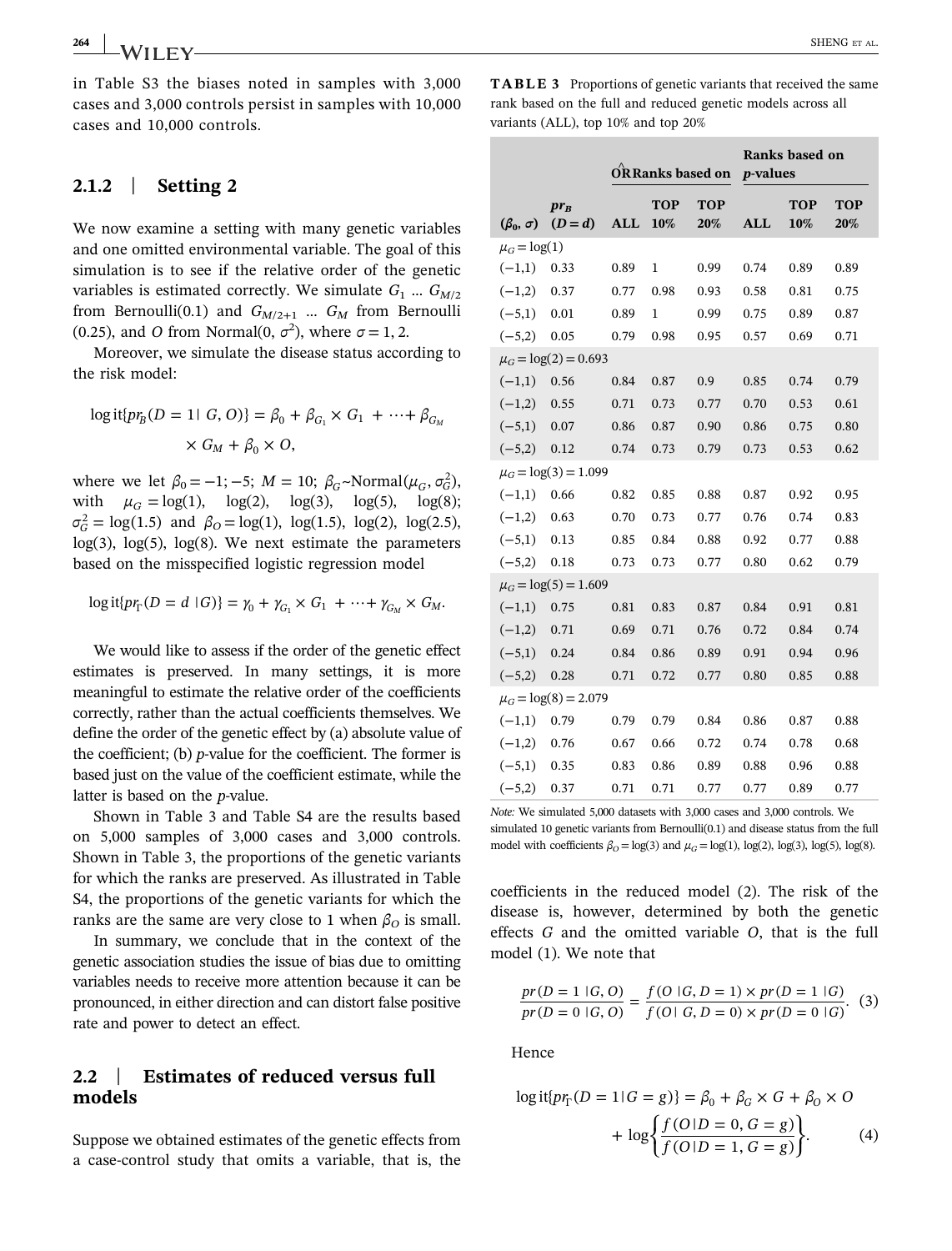If the ratio  $\frac{f(O \mid D = 0, G = g)}{f(O \mid D = 1, G = g)}$  $\frac{(O \mid D = 0, G = g)}{(O \mid D = 1, G = g)}$  does not depend on g, that is a constant of g, then the estimate of  $\gamma_G$  is consistent as the estimate of  $\beta_G$ . Hence if the omitted variable and the genotype are independent conditionally on the disease status D, then the reduced model yields consistent estimates of the genetic effects.

Bias recovery from  $[O|D = d, G = g]$  Interestingly, when  $[O|D = d, G = g] = \text{Normal } (\mu_0 + \mu_g \times g + \mu_d \times d, \sigma^2),$ we derive that

$$
logit{prΓ}(D = 1 | G = g) = \beta_0 + \beta_G \times G + \beta_0 \times O
$$
  

$$
-\frac{\mu_d}{\sigma^2} \times O + \frac{\mu_d}{\sigma^2} \times \left(\mu_0 + \mu_g \times g\right) + \frac{\mu_d^2}{2 \times \sigma^2}.
$$
  
(5)

By Equation (5), we can derive  $\beta_0 = \frac{\mu_d}{\sigma^2}$  and  $\gamma_G = \beta_G + \frac{\mu_d \mu_g}{\sigma^2}$ . Therefore, the difference between  $\frac{d\mu_g}{d^2}$ . Therefore, the difference between  $\gamma_G$  and  $\beta_G$  is positive if  $\mu_d\times\mu_g$  > 0, while the difference between  $\gamma_G$  and  $\beta_G$  is negative if  $\mu_d \times \mu_g < 0$ . When the disease D is conditionally independent of the omitted variable O given genotype G, that is,  $\beta_0 = 0$ , or equivalently,  $\mu_d = 0$ , then estimates of  $\gamma_G$  is also a consistent estimate of  $\beta_G$ . It is worth mentioning that in this setting we do not require independence between G and O.

Bias recovery from [O] and  $pr(D=1)$  When the auxiliary information of the omitted variable O is available in the literature and the rate of disease is known, we show that estimates of  $\beta_0$ ,  $\beta_G$ , and  $\beta_O$  can be derived by solving a system of estimating equations. Here we assume that the omitted variable O follows a normal distribution Normal  $(0, \sigma^2)$  and G follows the Bernoulli distribution; moreover, we assume that O and G are independent.

Based on the true model (1) and the fact that the rate of disease in the population, that is  $pr(D=1)$ , is known, we can obtain

$$
E\left(\frac{e^{\beta_0 + \beta_G \times G + \beta_0 \times O}}{1 + e^{\beta_0 + \beta_G \times G + \beta_0 \times O}}\right) = pr(D = 1).
$$
 (6)

Suppose the estimated effect of the omitted variable O in the following reduced model:

$$
logit{p r_A (D = d | O)} = \alpha_0 + \alpha_0 \times O.
$$
 (7)

has been reported in the literature. Under the full model (7),  $\alpha_0$  and  $\alpha_0$  are the solutions to the expected score equations and thus we can derive

$$
E\left\{O\left(\frac{e^{\beta_0+\beta_G\times G+\beta_O\times O}}{1+e^{\beta_0+\beta_G\times G+\beta_O\times O}}-\frac{e^{\alpha_0+\alpha_O\times O}}{1+e^{\alpha_0+\alpha_O\times O}}\right)\right\}=0.
$$
 (8)

In a similar way, under the logistic regression model (2),  $\gamma_0$  and  $\gamma_G$  are the solutions to the expected score equations and thus we can derive

$$
E\left\{G\left(\frac{e^{\beta_0+\beta_G\times G+\beta_O\times O}}{1+e^{\beta_0+\beta_G\times G+\beta_O\times O}}-\frac{e^{\gamma_0+\gamma_G\times G}}{1+e^{\gamma_0+\gamma_G\times G}}\right)\right\}=0.\quad(9)
$$

Since  $\alpha_0$ ,  $\alpha_0$ , and  $pr(D=1)$  are known from literature, we can calculate  $\sigma$  by solving  $\int \frac{e^{a_0 + a_0 \times o}}{1 + e^{a_0 + a_0 \times o}} \frac{1}{\sqrt{2\pi}} e^{\frac{-o^2}{2\sigma^2}} d \rho = pr(D = 1).$ 1 2 *α αO o α αO o*  $\frac{1}{\sqrt{0+1} \cdot \sqrt{0}} \cdot \frac{1}{\sqrt{0-1}} e^{\frac{-\omega}{2}}$  $_{0}+ \alpha_{O} \times$  $\frac{-a^2}{2\sigma^2}d\,o = pr(D=1).$  Based on the observed samples of G and D, we can derive consistent estimates for  $\gamma_G$  and pr (G = 1) and then an unbiased estimate for  $\gamma_0$  can be obtained by solving  $E\left(\frac{e^{\gamma_0 + \gamma_G \times G}}{1 + e^{\gamma_0 + \gamma_G \times G}}\right) = pr(D = 1).$ *G G G G*  $\left(\frac{\gamma_0+\gamma_G\times G}{e^{\gamma_0+\gamma_G\times G}}\right) = pr(D=1)$ . Applying numerical approximation to  $(6)$ ,  $(8)$ , and  $(9)$ , we can derive three estimating equations that only involve three unknown parameters  $β_0$ ,  $β_0$ , and  $β_0$ . Consequently, we can derive estimates for  $\beta_0$ ,  $\beta_G$ , and  $\beta_O$  by solving the three estimating equations.

#### 2.3 | Simulation studies

The goal of the simulation studies is to assess bias in the estimates and the derivation (5) and the system of Equations (6), (8) and (9). We simulate the genetic variable G from Bernoulli(0.1).

## 2.3.1 | Setting 3

We are first interested to assess the Equation (5). Hence we simulate genotype from Bernoulli(0.1), then assume  $\mu_0 = 0$ ,  $\mu_g = \log(1.5)$ ,  $\mu_d = -\log(1.5)$ ,  $\log(1)$ ,  $\log(1.5)$ ,  $\sigma^2 = 1$ ,  $\beta_0 = -1$ ,  $-3.5$ ,  $\beta_G = -\log(2.5)$ ,  $-\log(1.5)$ ,  $\log(1.5)$ , log(2.5) and  $\beta_0 = \frac{\mu_d}{\sigma^2}$ . Next we generate the disease status  $\frac{1}{2}$  according to model (4) for 5,000 datasets with 3,000 cases and 3,000 controls. Shown in Table 4 and Table S5 are biases estimated based on (5), empirical bias, variance, MSE, and power. The results suggest that the empirical biases are similar to the biases obtained through (5).

## 2.3.2 | Setting 4

To evaluate the robustness of the proposed method when the model (6) is misspecified, we consider adding a quadratic term  $\eta \times g^2$ , where the genetic variant is generated from Bernoulli(0.1) and the omitted variable is generated from Normal(0, 1). We simulated 5,000 datasets with 3,000 cases and 3,000 controls. Moreover, we let  $\mu_0 = 0, \mu_g =$  $\mu_d = \log(1.5), \beta_G = \log(2.5), \beta_O = \frac{\mu_d}{\sigma^2}, \beta_0 = -1, -3.5$  and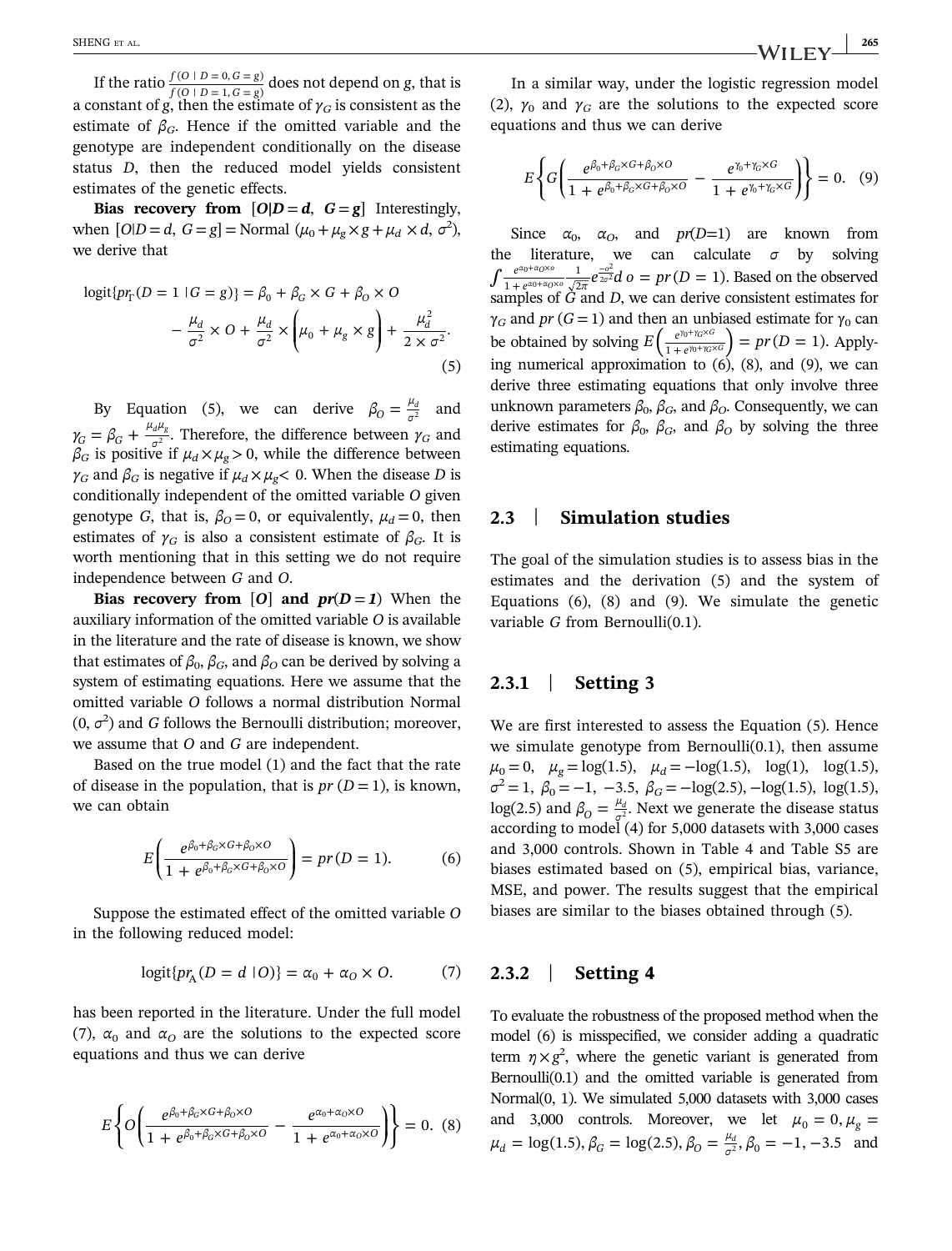2.3.3 | Setting 5

 $\eta = -\log(2.5)$ ,  $-\log(1.5)$ ,  $\log(1.5)$ ,  $\log(2.5)$ . As shown in Table 6, the estimates are substantially biased, hence the derived approximation is not robust to this degree of misspecification.

We now assess the solution according to the system of Equations (6), (8), and (9). We simulate the genetic variant from Bernoulli(0.1) and the omitted variable from Normal(0, 1). And next we generate the disease status according to model (1) with coefficients  $\beta_0 = -1$ , -5;  $\beta_G = \log(2.5)$ ,  $\log(3)$ ,  $\log(5)$ ,  $\log(8)$ ,  $\beta_O = \log(5)$ ,  $\log(8)$  for 5,000 datasets with 3,000 cases and 3,000 controls.

Results shown in Table 5 demonstrate that the numerical solution to the system of Equations  $(6)$ ,  $(8)$ , and  $(9)$  is nearly unbiased.

# 2.3.4 | Setting 6

To evaluate robustness of the system of Equations (6), (8), and (9) to misspecification of the risk model, we simulate the data by adding an interaction term  $\eta \times G \times O$  in model (1), while we recover the bias based on the system of Equations (6), (8), and (9). We generate the genetic variant from Bernoulli(0.1) and the omitted variable from Normal(0, 1). Moreover, we let  $\beta_0 = -1$ ,  $-5$ ,  $\beta_0 = \beta_G = \log$ (8), and  $\eta = -\log(3)$ ,  $-\log(1.5)$ ,  $\log(1.5)$ ,  $\log(3)$ . We

**TABLE 4** Bias approximation obtained using (5), that is  $\frac{\mu_d \mu_g}{\sigma^2}$ , rate of the disease in the population  $pr_B (D = d)$ , bias, variance, and mean squared error (MSE) of the estimates obtained from the reduced model

| $\beta_G$        | $\mu_d$      | $\frac{\mu_d \mu_g}{\sigma^2}$ | $pr_B(D=1)$ | <b>Bias</b> | Variance | <b>MSE</b> | Power        |
|------------------|--------------|--------------------------------|-------------|-------------|----------|------------|--------------|
| $\beta_0 = -3.5$ |              |                                |             |             |          |            |              |
| $-\log(2.5)$     | $-\log(1.5)$ | $-0.16$                        | 0.03        | $-0.19$     | 0.003    | 0.04       | $\mathbf{1}$ |
| $-\log(2.5)$     | log(1)       | $\boldsymbol{0}$               | 0.03        | $\rm 0.01$  | 0.003    | 0.003      | $\mathbf{1}$ |
| $-\log(2.5)$     | log(1.5)     | 0.16                           | 0.03        | 0.17        | 0.003    | 0.03       | $\mathbf{1}$ |
| log(2.5)         | $-\log(1.5)$ | $-0.16$                        | 0.04        | $-0.16$     | 0.002    | 0.03       | $\mathbf{1}$ |
| log(2.5)         | log(1)       | $\boldsymbol{0}$               | 0.03        | 0.01        | 0.002    | 0.002      | $\mathbf{1}$ |
| log(2.5)         | log(1.5)     | $0.16\,$                       | 0.04        | 0.17        | 0.002    | 0.03       | $\mathbf{1}$ |
| $\beta_0 = -1$   |              |                                |             |             |          |            |              |
| $-\log(2.5)$     | $-\log(1.5)$ | $-0.16$                        | 0.27        | $-0.17$     | 0.003    | 0.03       | $\mathbf{1}$ |
| $-\log(2.5)$     | log(1)       | $\mathbf{0}$                   | 0.25        | 0.01        | 0.003    | 0.003      | $\mathbf{1}$ |
| $-\log(2.5)$     | log(1.5)     | 0.16                           | 0.27        | 0.18        | 0.003    | 0.03       | $\mathbf{1}$ |
| log(2.5)         | $-\log(1.5)$ | $-0.16$                        | 0.30        | $-0.16$     | 0.002    | 0.03       | $\mathbf{1}$ |
| log(2.5)         | log(1)       | $\boldsymbol{0}$               | 0.29        | 0.002       | 0.002    | 0.002      | $\mathbf{1}$ |
| log(2.5)         | log(1.5)     | $0.16\,$                       | 0.31        | 0.17        | 0.002    | 0.03       | $1\,$        |
| $\beta_0 = -3.5$ |              |                                |             |             |          |            |              |
| $-\log(1.5)$     | $-log(1.5)$  | $-0.16$                        | 0.03        | $-0.13$     | 0.002    | 0.02       | $\mathbf{1}$ |
| $-\log(1.5)$     | log(1)       | $\boldsymbol{0}$               | 0.03        | 0.02        | 0.002    | 0.003      | $\mathbf{1}$ |
| $-\log(1.5)$     | log(1.5)     | 0.16                           | 0.03        | 0.18        | 0.002    | 0.04       | $\mathbf{1}$ |
| log(1.5)         | $-log(1.5)$  | $-0.16$                        | 0.03        | $-0.15$     | 0.002    | 0.02       | $\mathbf{1}$ |
| log(1.5)         | log(1)       | $\boldsymbol{0}$               | 0.03        | 0.01        | 0.002    | 0.002      | $\mathbf{1}$ |
| log(1.5)         | log(1.5)     | $0.16\,$                       | 0.03        | 0.17        | 0.002    | 0.03       | $\mathbf{1}$ |
| $\beta_0 = -1$   |              |                                |             |             |          |            |              |
| $-\log(1.5)$     | $-\log(1.5)$ | $-0.16$                        | 0.27        | $-0.17$     | 0.002    | 0.03       | $\mathbf{1}$ |
| $-\log(1.5)$     | log(1)       | $\mathbf{0}$                   | 0.26        | $0.01\,$    | 0.002    | 0.003      | $\,1$        |
| $-\log(1.5)$     | log(1.5)     | 0.16                           | 0.28        | 0.18        | 0.002    | 0.03       | $\mathbf{1}$ |
| log(1.5)         | $-\log(1.5)$ | $-0.16$                        | 0.29        | $-0.17$     | 0.002    | 0.03       | $\mathbf{1}$ |
| log(1.5)         | log(1)       | $\boldsymbol{0}$               | 0.28        | 0.005       | 0.002    | 0.002      | $\mathbf{1}$ |
| log(1.5)         | log(1.5)     | 0.16                           | 0.30        | $0.17\,$    | 0.002    | 0.031      | $\mathbf{1}$ |

Note: We simulated 5,000 datasets with 3,000 cases and 3,000 controls. We simulated genotype from Bernoulli(0.1), then assumed  $\mu_0 = 0$ ,  $\mu_g = \log(1.5)$ ,  $\mu_d = -\log(1.5)$ ,  $\log(1.5)$ ,  $\sigma^2 = 1$ ,  $\beta_0 = -1$ ,  $-3.5$ ,  $\beta_G = -\log(2.5)$ ,  $-\log(1.5)$ ,  $\log(1.5)$ ,  $\log(2.5)$ .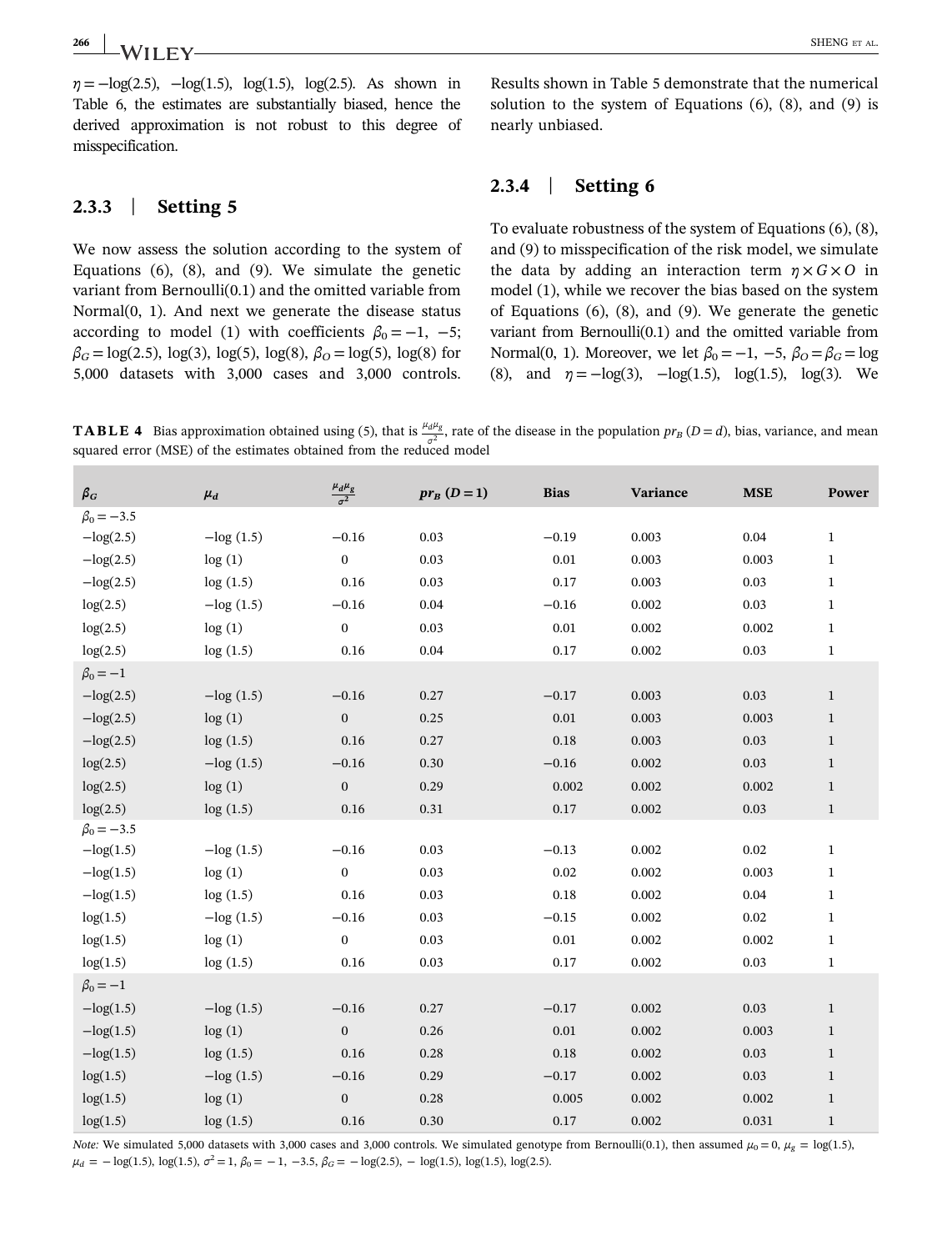simulated 5,000 datasets with 3,000 cases and 3,000 controls. Results shown in Table 7 illustrate the recovery of bias is robust to this misspecification when the disease is common and when the effect size of the interaction G×O is smaller.

# 2.3.5 | Setting 7

We also examine the robustness of the recovery through the system of Equations (6), (8), and (9) in the setting where G and O are simulated to be correlated, but the analyses assume independence. We generated G from Bernoulli(0.1) and O from Normal  $(c \times G, 1)$ , where  $c = 0.1, 0.25, 0.5, 1$ . We generated the disease status the full model with  $\beta_0 = -1$ ,  $-5$  and  $\beta_0 = \beta_0 = \log(8)$ . We simulated 5,000 datasets with 3,000 cases and 3,000 controls. As shown in Table 8, the recovery of bias is robust to smaller degrees of correlation and smaller effect sizes.

TABLE 5 Bias, variance, and mean squared error (MSE) for the genetic effect estimates corrected based on the system of Equations (6), (8), and (9)

| $(\beta_0, \beta_0)$  | $pr_B(D=d)$ | <b>Bias</b> | <b>Variance</b> | <b>MSE</b> |
|-----------------------|-------------|-------------|-----------------|------------|
| $\beta_G = \log(2.5)$ |             |             |                 |            |
| $(-1, \log(5))$       | 0.35        | $-0.006$    | 0.02            | 0.02       |
| $(-5, \log(5))$       | 0.02        | 0.005       | 0.01            | 0.01       |
| $(-1, \log(8))$       | 0.37        | 0.009       | 0.03            | 0.03       |
| $(-5, \log(8))$       | 0.04        | 0.02        | 0.02            | 0.02       |
| $\beta_G = \log(3)$   |             |             |                 |            |
| $(-1, \log(5))$       | 0.35        | 0.002       | 0.02            | 0.02       |
| $(-5, \log(5))$       | 0.02        | 0.007       | 0.01            | 0.01       |
| $(-1, \log(8))$       | 0.37        | $-0.002$    | 0.03            | 0.03       |
| $(-5, \log(8))$       | 0.04        | 0.004       | 0.02            | 0.02       |
| $\beta_G = \log(5)$   |             |             |                 |            |
| $(-1, \log(5))$       | 0.36        | 0.01        | 0.02            | 0.02       |
| $(-5, \log(5))$       | 0.03        | 0.006       | 0.02            | 0.02       |
| $(-1, \log(8))$       | 0.38        | $-0.02$     | 0.03            | 0.03       |
| $(-5, \log(8))$       | 0.04        | $-0.003$    | 0.02            | 0.02       |
| $\beta_G = \log(8)$   |             |             |                 |            |
| $(-1, \log(5))$       | 0.37        | 0.002       | 0.03            | 0.03       |
| $(-5, \log(5))$       | 0.03        | 0.03        | 0.02            | 0.02       |
| $(-1, \log(8))$       | 0.39        | $-0.008$    | 0.04            | 0.04       |
| $(-5, \log(8))$       | 0.05        | 0.02        | 0.03            | 0.03       |

Note: We simulated 5,000 datasets of 3,000 cases and 3,000 controls. The genetic variant is simulated Bernoulli(0.10), the omitted variable is simulated from Normal(0, 1) and the disease status is simulated based on model (2) with coefficients  $\beta_0 = -1, -5; \beta_0 = \log(2.5), \log(3), \log(5), \log(8)$ ,  $\beta_O = \log(5)$ ,  $\log(8)$ .

## 2.4 | Alzheimer's disease study

We are interested to assess what happens to the genetic effect estimates when a continuous variable is omitted from the model, that is how well (5) informs bias and if the system of Equations (6), (8), and (9) is capable to restore the genetic estimates. We hence consider two datasets. The Alzheimer's Disease Neuroimaging Initiative (ADNI) data set includes more extensive evaluations on a smaller subset of cases and controls. Next, we consider a larger data set generated by the Alzheimer's Disease Genetics Consortium (ADGC) where only a brief set of nongenetic variables is available on a large number of cases and controls. We hence assess how knowledge from the literature or from the ADNI data can be applied to inform how the genetic effect estimates obtained using ADGC change with the omission of continuous variables.

# 2.4.1 | Alzheimer's disease neuroimaging initiative

The set consists of 423 cases and 192 controls. We mapped the genetic variants to a set serving amyloid and tau proteins that are relevant to AD pathophysiology based on the Genecards database [\(https://www.](https://www.genecards.org/) [genecards.org/](https://www.genecards.org/)). After preprocessing, the set contains 2,438 SNPs. The average (SD) age of cases is 74.29 (7.4), and 75.41 (4.91) in controls,  $p = .058$ . A total of 262 (61.9%) of cases are ApoE  $\varepsilon$ 4 carriers and 49 (25.5%) of controls are ApoE  $\varepsilon$ 4 carriers,  $p < .001$ . Table S7A–S7M further describes the sets of cases and controls and Webbased Supporting Information Materials Section B provides extended details on the analyses of the ADNI data set.

To assess what happens to the genetic effect estimates when a continuous variable is omitted from the model, we consider several possible models and the logistic regression results, including coefficient estimates (log  $(OR)$ ), standard errors  $(SE)$  and p-values are reported in Table S8. We first consider a full Model 1 with age, sex, education, ApoE ε4 status, MMSE and a reduced model that omits MMSE (model 1A) and that omits ApoE ε4 status (model 1B). We next considered a full model 2 where we added ratio of hippocampus volume to wholebrain volume to model 1 with the corresponding reduced model that omits the ratio of brain volumes. We observed that the difference in log(OR) estimates between the reduced and full models were on the order of  $\geq$ 1\*SE. For example, log(OR) for ApoE ε4 status changed from 1.27  $(SE = 0.25)$  to 1.62  $(SE = 0.20)$  in full model 1 versus reduced model 1A; and from 1.005 ( $SE = 0.268$ ) to 1.27  $(SE = 0.25)$  in the full model 2 versus reduced model 2A.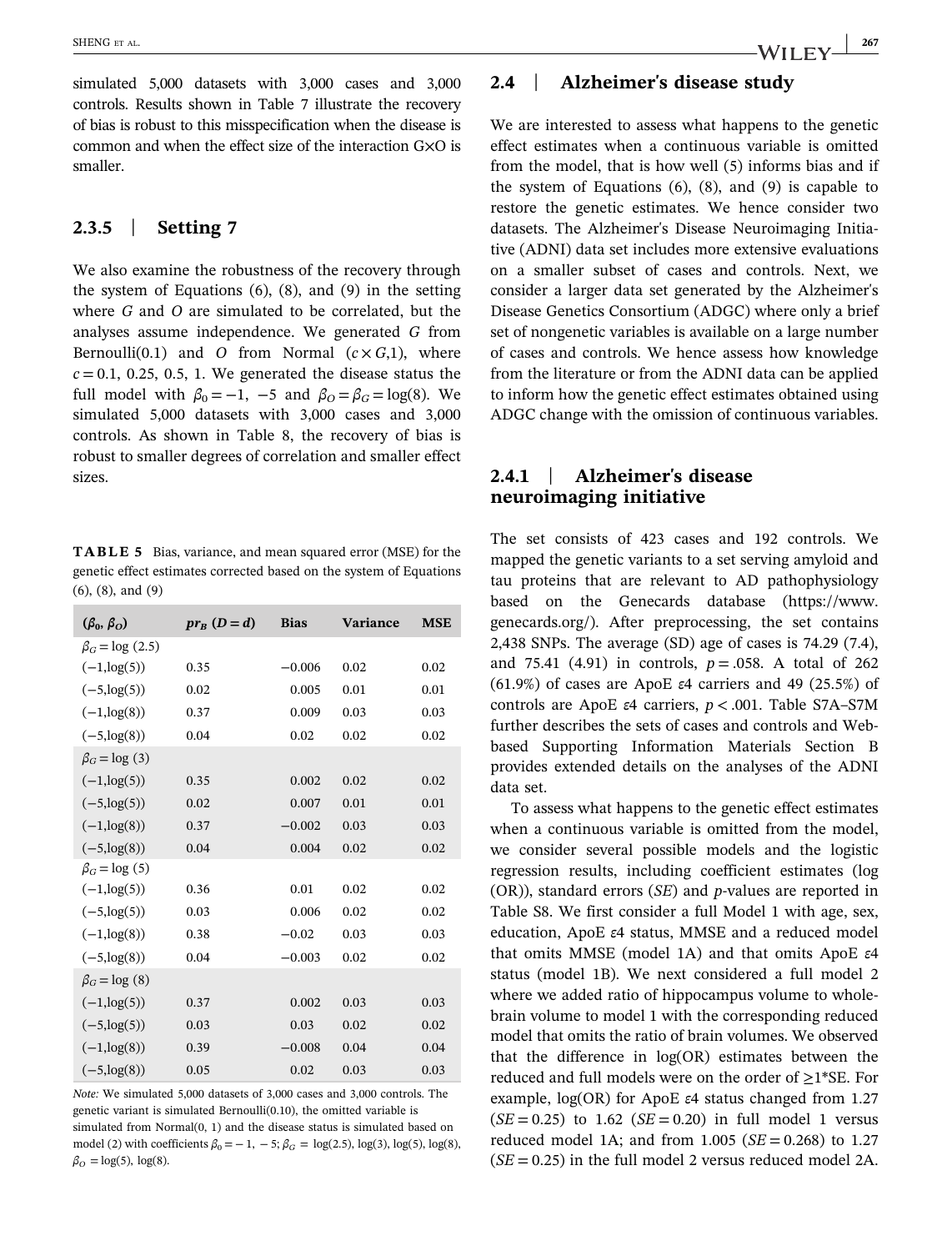**TABLE 6** Analyses of robustness of model (6) when the true model includes an additional quadratic term  $\eta \times G^2$ , but the term is ignored in the analyses

| $\beta_0$           | $\frac{\mu_d \mu_g}{\sigma^2}$ | $pr_{R}$ $(D=d)$ | <b>Bias</b> | <b>Variance</b> | <b>MSE</b> | Power        |
|---------------------|--------------------------------|------------------|-------------|-----------------|------------|--------------|
| $\eta = -\log(2.5)$ |                                |                  |             |                 |            |              |
| $^{-1}$             | 0.1644                         | 0.2888           | $-0.7455$   | 0.0022          | 0.5580     | 0.9588       |
| $-3.5$              | 0.1644                         | 0.0324           | $-0.7476$   | 0.0018          | 0.5607     | 0.9664       |
| $\eta = -\log(1.5)$ |                                |                  |             |                 |            |              |
| $-1$                | 0.1644                         | 0.3008           | $-0.2331$   | 0.0021          | 0.0564     | $\mathbf{1}$ |
| $-3.5$              | 0.1644                         | 0.0347           | $-0.2524$   | 0.0016          | 0.0653     | $\mathbf{1}$ |
| $\eta = \log(1.5)$  |                                |                  |             |                 |            |              |
| $^{-1}$             | 0.1644                         | 0.3204           | 0.5669      | 0.0026          | 0.0324     | $\mathbf{1}$ |
| $-3.5$              | 0.1644                         | 0.0412           | 0.5612      | 0.0015          | 0.0317     | $\mathbf{1}$ |
| $\eta = \log(2.5)$  |                                |                  |             |                 |            |              |
| $-1$                | 0.1644                         | 0.3313           | 1.0812      | 0.0032          | 1.1723     | $\mathbf{1}$ |
| $-3.5$              | 0.1644                         | 0.0482           | 1.0858      | 0.0016          | 1.1807     | $\mathbf{1}$ |
|                     |                                |                  |             |                 |            |              |

Note: The approximation to the bias, rate of the disease in the population  $pr_B (D=d)$ , empirical bias, variance, and mean squared error (MSE) of the estimates obtained from the reduced model. We simulated 5,000 datasets with 3,000 cases and 3,000 controls. We simulated genotype from Bernoulli(0.1) and the omitted variable from Normal(0, 1), then assumed and  $\eta = -\log(2.5)$ ,  $-\log(1.5)$ ,  $\log(1.5)$ ,  $\log(2.5)$ .

TABLE 7 Evaluation of robustness of model (1) when the true model includes an additional interaction term  $\eta \times G \times O$ 

| $\beta_0$           | $pr_{R}$ $(D=d)$ | <b>Bias</b> | <b>Variance</b> | <b>MSE</b> |
|---------------------|------------------|-------------|-----------------|------------|
| $\eta = -\log(3)$   |                  |             |                 |            |
| $-1$                | 0.3902           | 0.2970      | 0.0399          | 0.1281     |
| $-5$                | 0.0391           | $-1.0881$   | 0.0138          | 1.1978     |
| $\eta = -\log(1.5)$ |                  |             |                 |            |
| $-1$                | 0.3867           | 0.0898      | 0.0398          | 0.0479     |
| $-5$                | 0.0430           | $-0.4126$   | 0.0187          | 0.1889     |
| $\eta = \log(1.5)$  |                  |             |                 |            |
| $-1$                | 0.3830           | $-0.1142$   | 0.0483          | 0.0614     |
| $-5$                | 0.0485           | 0.3188      | 0.0419          | 0.1436     |
| $\eta = \log(3)$    |                  |             |                 |            |
| $-1$                | 0.3809           | $-0.2830$   | 0.0544          | 0.1345     |
| $-5$                | 0.0527           | 0.8983      | 0.0536          | 0.8605     |

Note: Shown are bias, variance, and mean squared error (MSE) of the estimates for the genetic effect corrected based on the system of Equations (6), (8), and (9). We simulated 5,000 datasets with 3,000 cases and 3,000 controls. We simulated genotype from Bernoulli(0.1) and the omitted variable from Normal(0, 1), then assumed  $\beta_{\text{O}} = \beta_{\text{G}} = \log(8)$ , and  $\eta = -\log(3)$ ,  $-\log(1.5)$ ,  $\log(1.5)$ ,  $\log(3)$ .

We next assumed that the full include age, gender, education ApoE ε4 status, MMSE, and the ratio between hippocampus volume and whole‐brain volume, plus each of the genetic variants (Model 3). The reduced model 3A omits the ratio between brain volumes. On average, we observed that the difference in the log(OR) estimates of SNPs obtained in full model 3 versus 3A is 0.006, with 25th percentile −0.001 and 75th percentile that is 0.005, minimum of −0.35 and maximum of 0.18.

TABLE 8 Analyses of robustness to the correlation between G and O. We simulated G from Bernoulli(0.1) and O from Normal  $(c \times G, 1)$ , where  $c = 0.1, 0.25, 0.5, 1$ 

| $\beta_0$  | $pr_B(D=d)$ | <b>Bias</b> | <b>Variance</b> | MSE    |
|------------|-------------|-------------|-----------------|--------|
| $c = 0.1$  |             |             |                 |        |
| $-1$       | 0.3876      | $-0.1879$   | 0.0205          | 0.0558 |
| $-5$       | 0.0476      | $-0.1052$   | 0.0086          | 0.0197 |
| $c = 0.25$ |             |             |                 |        |
| $-1$       | 0.3915      | $-0.0551$   | 0.0199          | 0.0230 |
| $-5$       | 0.0504      | 0.0726      | 0.0120          | 0.0173 |
| $c = 0.5$  |             |             |                 |        |
| $-1$       | 0.3974      | 0.0555      | 0.0129          | 0.0160 |
| $-5$       | 0.0559      | 0.3567      | 0.0179          | 0.1452 |
| $c=1$      |             |             |                 |        |
| $-1$       | 0.4066      | $-0.1051$   | 0.0068          | 0.0178 |
| $-5$       | 0.0694      | 0.7819      | 0.0432          | 0.6546 |
|            |             |             |                 |        |

Note: Shown are bias, variance, and mean squared error (MSE) of the estimates for the genetic effect estimates corrected based on the system of Equations (6), (8), and (9). We simulated 5,000 datasets with 3,000 cases and 3,000 controls. We assumed  $\beta_0 = -1$ ,  $-5$  and  $\beta_0 = \beta_G = \log(8)$ .

We observed in the following about how the SNPs rank in the full model 3 and reduced model 3A. Among the top 10 significant SNPs (ranked by  $p$ -value), 80% of the SNPs are the same in the full and reduced models, among the top 30 significant SNPs, 56.67% of the SNPs are the same and among the top 50 significant SNPs, 58% of the SNPs are the same. Hence overall, the conclusion about what SNPs should be carried to the validation set would be different based on these two models.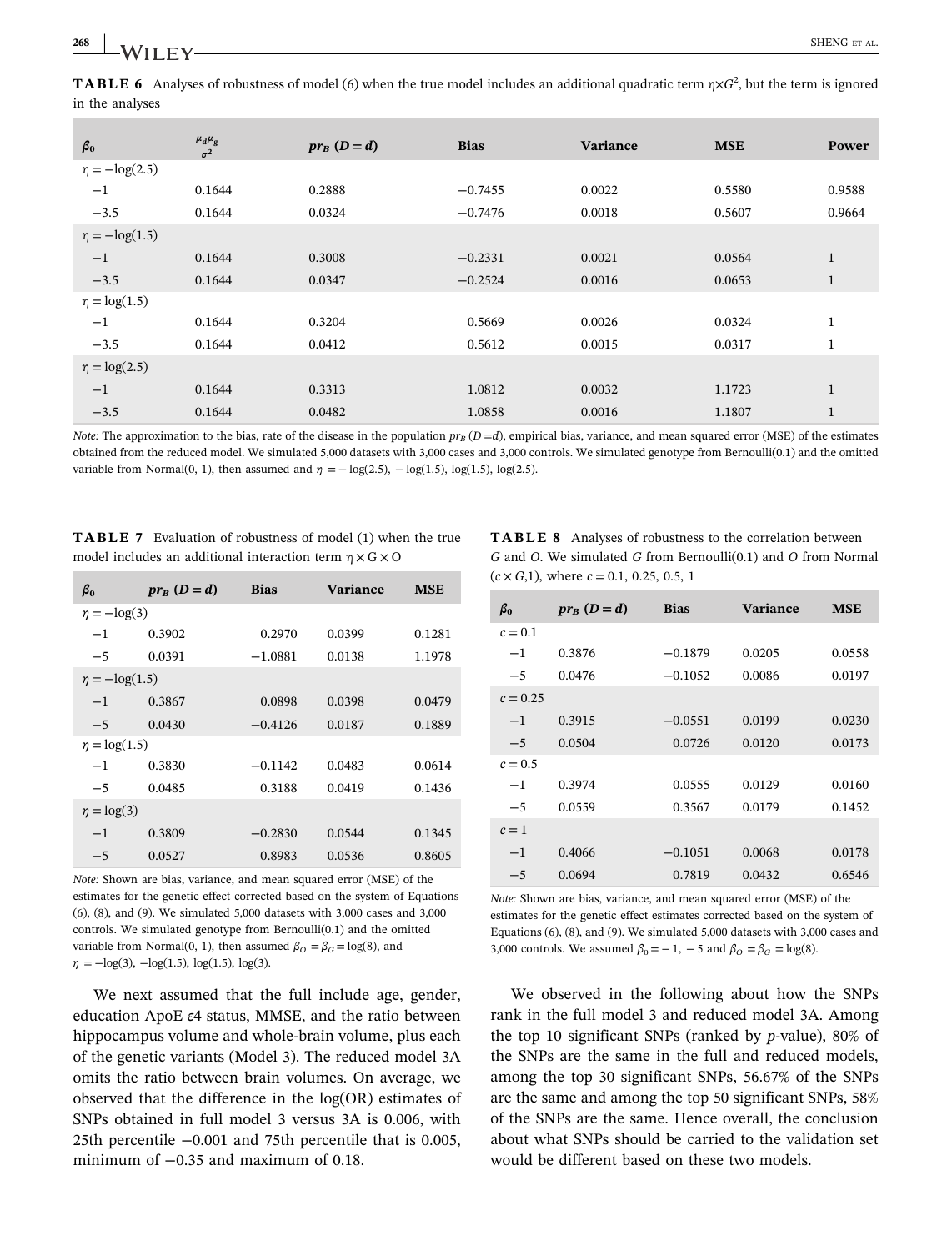We also note that for all the models the distribution of p‐values across all SNPs did not differ significantly from Uniform $(0,1)$ , that is *p*-values for Kolmogorov-Smirnov test are  $> 0.05$ .

# 2.4.2 | Alzheimer's disease genetics consortium

The set consists of 2,794 cases and 667 controls (Set 1), where subsets contained data on age, sex, education, ApoE ε4 status (Set 2). We mapped the genetic variants to a set serving innate immune system that are relevant to AD pathophysiology (Lobach, Kim, Alekseyenko, Lobach, & Zhang, 2019). After processing, the set contains 157 SNPs. The average (SD) age of cases is 70.78 (8.82), and 75.19 (8.27) in controls,  $p < .001$ . The average (SD) education of cases is 14.08 (3.38), and 15.93 (2.72) in controls,  $p < .001$ , 1,005 (48.9%) of cases are men, 109 (32.8%) of controls are men,  $p < .001$ . A total of 1,327 (64.6%) of cases are ApoE ε4 carriers and 96 (28.9%) of controls are ApoE  $\varepsilon$ 4,  $p < .001$ . The data set and analyses are described in extensive detail in Web‐based Supporting Information Materials Section C.

We first assessed estimates in the full and reduced models based on a subset of data that includes age, sex, education, ApoE ε4. We observed that estimates of SNPs differed between the full (age, sex, education, ApoE ε4, SNP) and reduced models (omits age) by on average 0.01, 25th percentile  $= -0.02$ , 75th percentile  $= 0.04$ , minimum of 0.17 and maximum of 0.58.

We also note that for all the models the distribution of p‐values across all SNPs did not differ significantly from Uniform $(0,1)$ , that is *p*-values for Kolmogorov-Smirnov test are  $> 0.05$ .

We are next interested in asses the degree and directionality to which estimates of ApoE ε4 status change with the omission of age, MMSE, education, hippocampal volume and the ratio of the hippocampal volume to the whole brain volume. We, therefore, consider the set of 2,794 cases and 667 controls. We first estimate  $\gamma_{\epsilon 4}$  from a univariable model to be 0.16 ( $SE = 0.01$ ),  $p < .001$ . We next learn the conditional distributions  $[O|D = d, \varepsilon 4]$  of each of the omitted variables from the ADNI data set, where we define the set of cases to be the set with diagnosis dementia and the set of controls to be the set with a diagnosis of cognitively normal. Then we apply the relationship (6) to estimate the difference in the estimates due to omitting the variable as  $\frac{\mu_d \mu}{\sigma^2}$  $\frac{d^{u}g}{dt^{2}}$ . As the result, we estimate that omission of age decreases the log(OR) for ApoE ε4 status by 0.10, omission of MMSE increases the estimate by 0.10, omission of education increases the estimate by 0.04, omission of hippocampal brain volume

increases the estimate by 0.06, and omission of the ratio between hippocampal brain volume and whole‐brain volume increases the estimate by 0.06.

We next assessed how the coefficient for ApoE ε4 status changes when MMSE is omitted from the model using the system of Equations (6), (8), and (9). From the literature, we assumed that MMSE is distributed normally with mean 27 and standard deviation of 1.8; frequency of the disease in the population that is 10% and OR for MMSE that is 0.8 (95% CI: 0.55–1.1). In the reduced model the log(OR) for ApoE ε4 status is 1.5  $(SE = 0.13)$ ,  $p < .001$ . Using the system of Equations (6), (8), and (9) we arrived at the log(OR) estimate that varied between 1.45 and 1.79 for various settings of the initial values that we considered.

# 3 | DISCUSSION

In the genetic association studies, we interested to accurately estimate either the parameters or the order of the magnitude of the parameters, because the estimates would determine our understanding about the underlying pathophysiologic mechanisms, risk prediction and can lead to the estimates of heritability, population attributable risk to the genetics, and so forth. Massive amounts of genetic data available in various databases can be utilized to estimate the genetic associations. Yet, the set of nongenetic variables is often brief.

We show that omitting a continuous variable associated with the disease status can result in substantial bias of parameter estimates in either direction. We derived two possible approaches to understanding the bias. The first is explicit and is based on knowing  $[O|D = d, G = g]$ . The second is numerical and requires knowing the estimates from a univariable model with the omitted variable (8) and knowing the rate of the disease in the population as well as the distribution of the omitted variable in the population. The two approaches that we developed differ in their assumptions. One assumes a Normal distribution for the conditional density of the omitted variable  $[O|D = d, G = g]$ , that is assumes that the distribution of the omitted variable is a mixture of normals. The second in the system of equations assume that the distribution of the omitted variable is normal and that the genetic variables and the omitted variable are independent.

Both of the approaches that we considered require knowing the set of variables in the full (true) model. In the analyses of Alzheimer's disease studies, we assumed various models to be the true (full) models and based on these assumptions assessed the directionality and magnitude of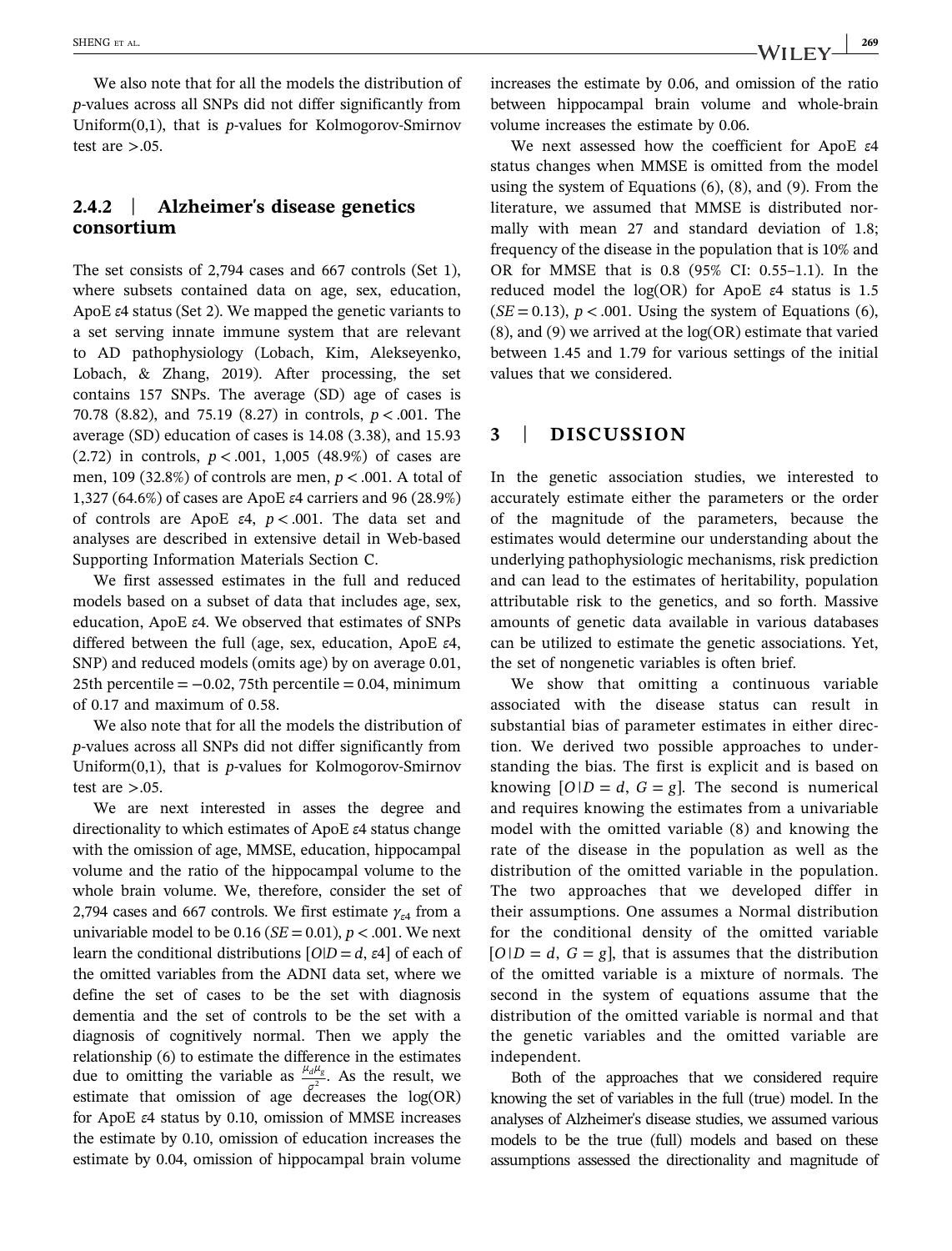270 | **SHENG ET AL.** 

bias. Overall, the main contribution of our work is the justification that omitting a continuous variable from the logistic regression model can result in bias in either direction.

In some settings, it is of interest to correctly estimate the order of the magnitude of the genetic effects to be able to rank the genetic markers according to the strength of their association. In these settings, if the bias affects the estimates proportionally, then the bias would not change the ordering of the genetic effect estimates.

We found that if the genetic variable and the omitted variable are independent conditionally on the disease status, then omitting the variable does not result in bias of the genetic effects. This assumption is not equivalent to independence between the genotype and the omitted variable in the population.

The arguments that we've developed are based on the logistic link model and normality of the omitted variable. These derivations do not naturally extend to other link functions and other forms of the omitted variable.

Pirinen, Donnelly, and Spencer (1993) showed that for rare diseases inclusion of the key covariates can reduce power, while for common diseases inclusion of the key covariates can increase power. Our findings are similar in that the bias can either reduce or increase the magnitude of the effect. Specifically, if the omitted variable is normally distributed with  $[OD = d, G = g] =$  Normal  $(\mu_0 + \mu_g \times g + \mu_d \times d, \sigma^2)$  then the bias is a function of  $\mu_g$ ,  $\mu_d$ , and  $\sigma^2$ . Based on this relationship we also see that a rare disease is not immune to the bias.

## ACKNOWLEDGMENTS

Dr. Lobach is supported by 5R21AG043710‐02.

Data used in the preparation of this article were obtained from the Alzheimer's Disease Neuroimaging Initiative (ADNI) database (adni.loni.usc.edu). The ADNI was launched in 2003 as a public–private partnership, led by Principal Investigator Michael W. Weiner, MD. The primary goal of ADNI has been to test whether serial magnetic resonance imaging (MRI), positron emission tomography (PET), other biological markers, and clinical and neuropsychological assessment can be combined to measure the progression of mild cognitive impairment (MCI) and early Alzheimer's disease (AD). For up‐to‐date information, see [www.adni](http://www.adni-info.org)‐info.org.

Genotyping is performed by Alzheimer's Disease Genetics Consortium (ADGC), U01 AG032984, RC2 AG036528. The phenotypic collection is coordinated by the National Alzheimer's Coordinating Center (NACC), U01 AG016976

Samples from the National Cell Repository for Alzheimer's Disease (NCRAD), which receives government support under a cooperative agreement grant (U24 AG21886) awarded by the National Institute on Aging (NIA), were used in this study. We thank contributors who collected samples used in this study, as well as patients and their families, whose help and participation made this work possible.

Data for this study were prepared, archived, and distributed by the National Institute on Aging Alzheimer's Disease Data Storage Site (NIAGADS) at the University of Pennsylvania (U24‐AG041689‐01)

Data collection and sharing for this project was funded by the Alzheimer's Disease Neuroimaging Initiative (ADNI) (National Institutes of Health Grant U01 AG024904) and DOD ADNI (Department of Defense award number W81XWH‐12‐2‐0012). ADNI is funded by the National Institute on Aging, the National Institute of Biomedical Imaging and Bioengineering, and through generous contributions from the following: AbbVie, Alzheimer's Association; Alzheimer's Drug Discovery Foundation; Araclon Biotech; BioClinica, Inc.; Biogen; Bristol‐Myers Squibb Company; CereSpir, Inc.; Cogstate; Eisai Inc.; Elan Pharmaceuticals, Inc.; Eli Lilly and Company; EuroImmun; F. Hoffmann‐La Roche Ltd and its affiliated company Genentech, Inc.; Fujirebio; GE Healthcare; IXICO Ltd.; Janssen Alzheimer Immunotherapy Research & Development, LLC.; Johnson & Johnson Pharmaceutical Research & Development LLC.; Lumosity; Lundbeck; Merck & Co., Inc.; Meso Scale Diagnostics, LLC.; NeuroRxResearch; Neurotrack Technologies; Novartis Pharmaceuticals Corporation; Pfizer Inc.; Piramal Imaging; Servier; Takeda Pharmaceutical Company; and Transition Therapeutics. The Canadian Institutes of Health Research is providing funds to support ADNI clinical sites in Canada. Private sector contributions are facilitated by the Foundation for the National Institutes of Health [\(www.fnih.org\)](http://www.fnih.org). The grantee organization is the Northern California Institute for Research and Education, and the study is coordinated by the Alzheimer's Therapeutic Research Institute at the University of Southern California. ADNI data are disseminated by the Laboratory for Neuro Imaging at the University of Southern California.

### DATA AVAILABILITY STATEMENT

The data that support the findings of this study are openly available in the Database of Genotypes and Phenotypes at ([\[https://www.ncbi.nlm.nih.gov/projects/gap/cgibin/](https://www.ncbi.nlm.nih.gov/projects/gap/cgibin/study.cgi?study_id=phs000372.v1.p1) [study.cgi?study\\_id=phs000372.v1.p1](https://www.ncbi.nlm.nih.gov/projects/gap/cgibin/study.cgi?study_id=phs000372.v1.p1)), reference number [phs000372.v1.p1] and at the Alzheimer's Disease Neuroimaging Initiative [http://adni.loni.usc.edu/.](http://adni.loni.usc.edu/) Alzheimer's Disease Genetics Consortium (ADGC) Genome‐Wide Analyses Association Study—NIA Alzheimer's Disease Centers Cohort, [https://www.ncbi.nlm.nih.gov/projects/](https://www.ncbi.nlm.nih.gov/projects/gap/cgi-bin/study.cgi?study_id=phs000372.v1.p1)